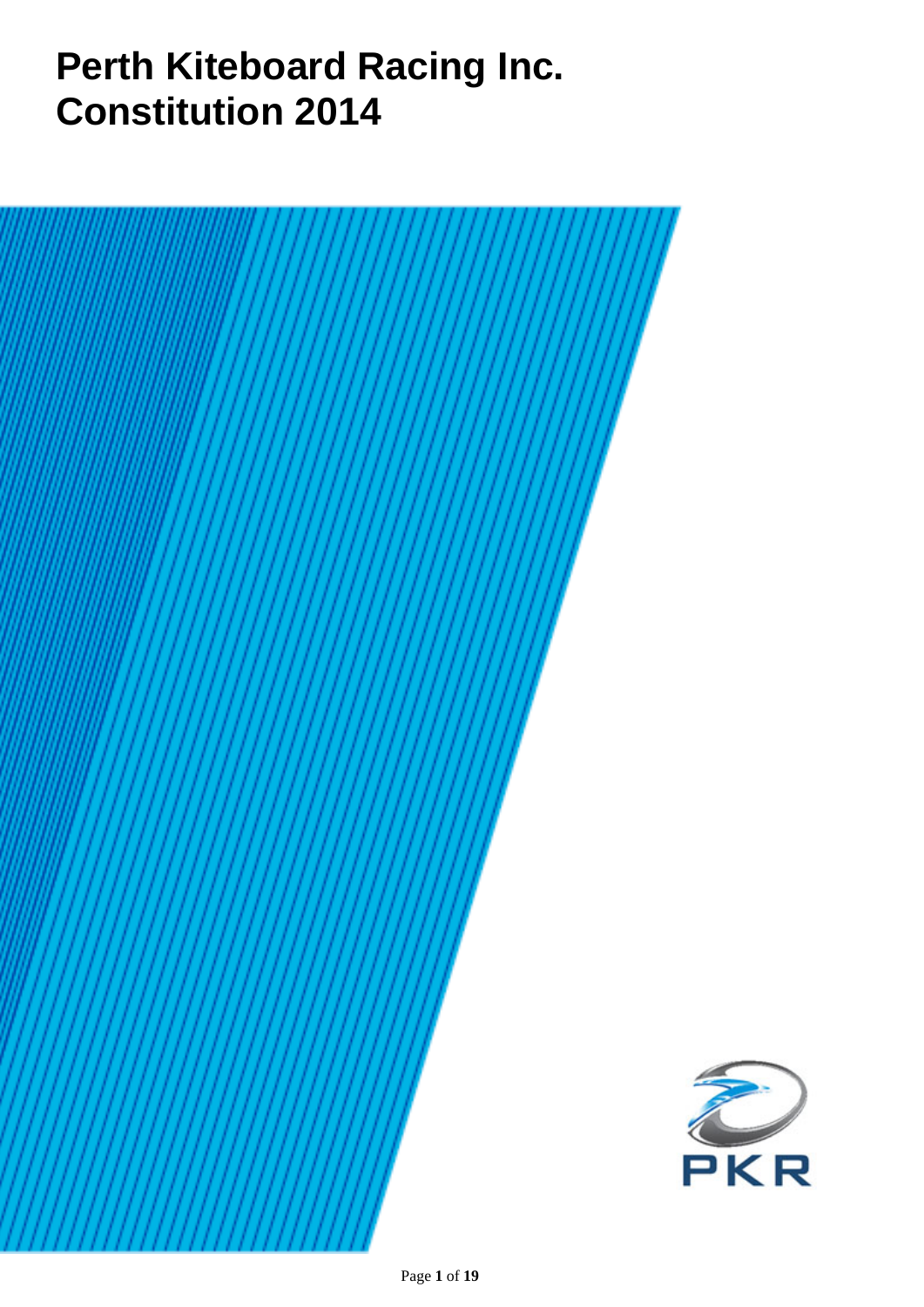# **Table of Contents**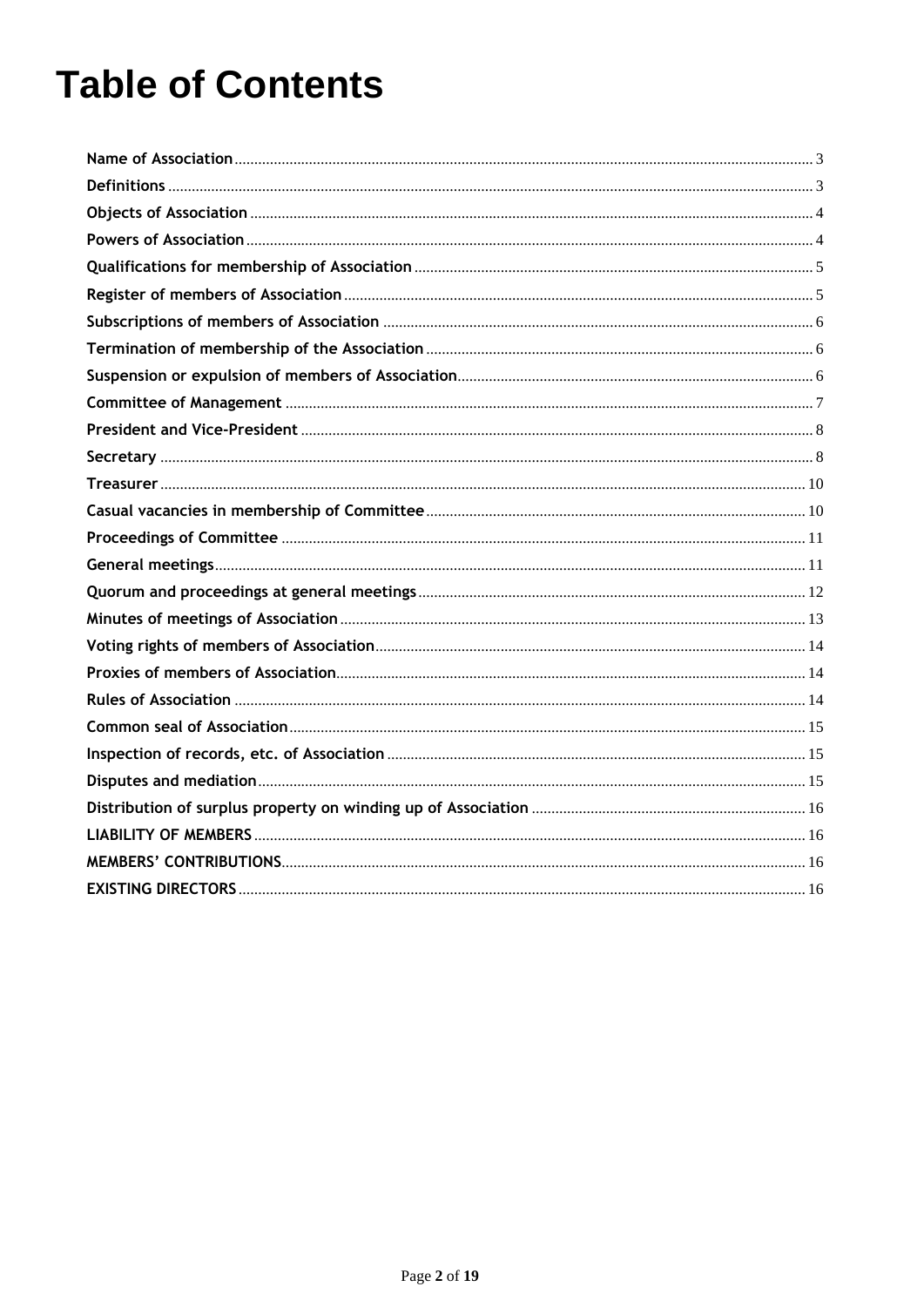# **RULES OF ASSOCIATION**

#### <span id="page-2-0"></span>**Name of Association**

**1** The name of the Association is

#### **PERTH KITEBOARD RACING INC.**

#### <span id="page-2-1"></span>**Definitions**

**2** In these rules, unless the contrary intention appears-

"Association" means Perth Kiteboard Racing Incorporated

"annual general meeting" is the meeting convened under paragraph (b) of rule 16 (1);

"Committee meeting" means a meeting referred to in rule 15;

"Committee member" means person referred to in paragraph (a), (b), (c), (d) or (e) of rule 10 (1);

"convene" means to call together for a formal meeting;

"department" means the government department with responsibility for administering the *Associations Incorporation Act (1987)*;

"financial year" means a period not exceeding 12 months fixed by the Committee, being a period commencing on the date of incorporation of the Association and ending on 31 July; and thereafter each period commencing 1 August and ending on 31 July in the following year;

"general meeting" means a meeting to which all members are invited;

"Kiteboard Racing" means the sport of Kiteboard Racing or such other disciplines of Kiteboard Racing as may be recognised by PKR from time to time.

"member" means member of the Association;

"ordinary resolution" means resolution other than a special resolution;

"poll" means voting conducted in written form (as opposed to a show of hands);

"PKR" means Perth Kiteboard Racing Incorporated

"special general meeting" means a general meeting other than the annual general meeting;

"special resolution" has the meaning given by section 24 of the Act, that is-

A resolution is a special resolution if it is passed by a majority of not less than threefourths of the members of the association who are entitled under the rules of the association to vote and vote in person or, where proxies or postal votes are allowed by the rules of the association by proxy or postal vote, at a general meeting of which notice specifying the intention to propose the resolution as a special resolution was given in accordance with those rules.

At a meeting at which a resolution proposed as a special resolution is submitted, a declaration by the person presiding that the resolution has been passed as a special resolution shall be evidence of the fact unless, during the meeting at which the resolution is submitted, a poll is demanded in accordance with the rules of the Association or, if the rules do not make provision as to the manner in which a poll may be demanded, by at least 3 members of the association present in person or, where proxies are allowed, by proxy.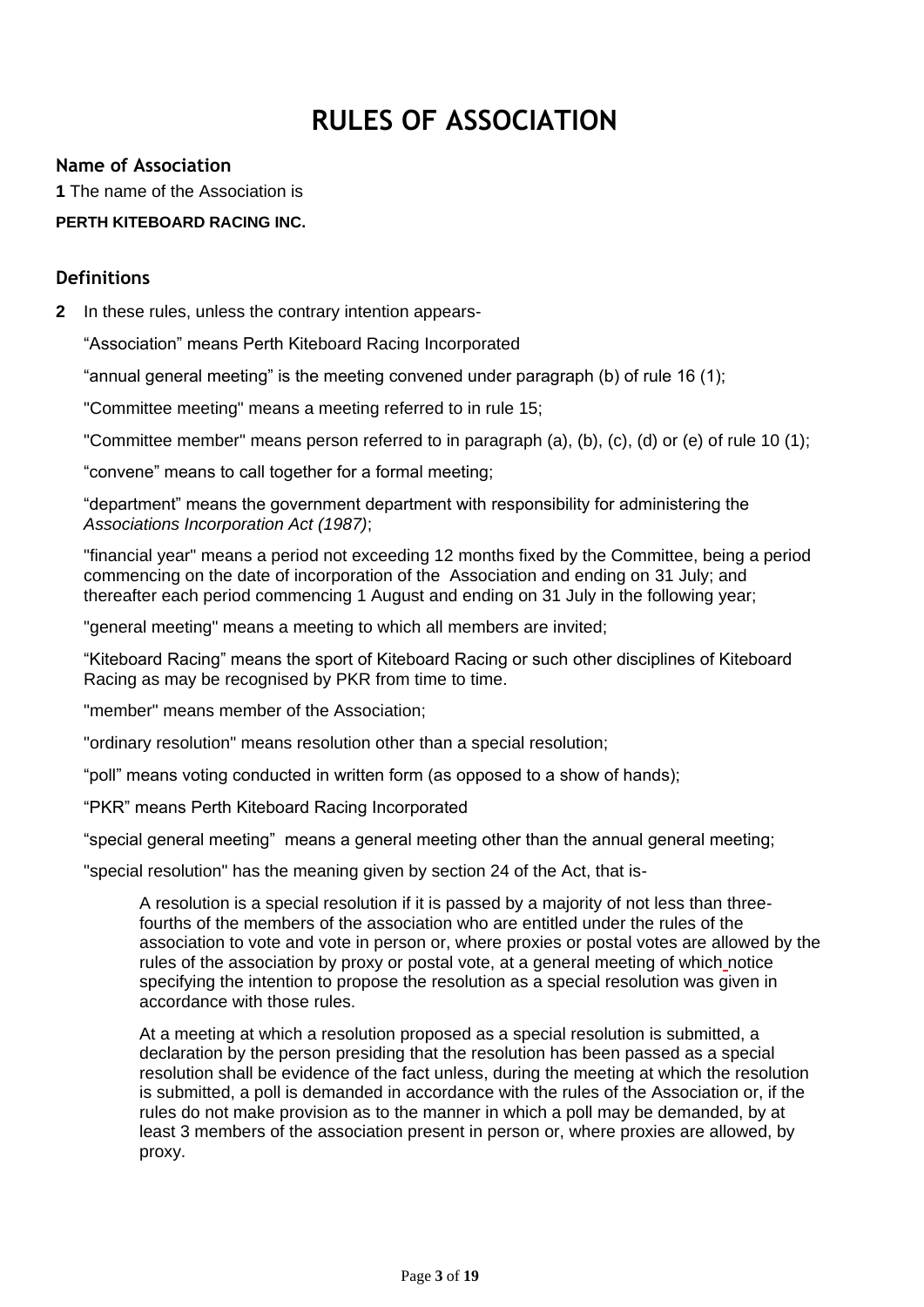If a poll is held, a declaration by the person presiding as to the result of a poll is evidence of the matter so declared.

"the Act" means the *Associations Incorporation Act 1987*;

"the Association" means the Association referred to in rule 1;

"the President" means-

- (a) in relation to the proceedings at a Committee meeting or general meeting, the person presiding at the Committee meeting or general meeting in accordance with rule 11; or
- (b) otherwise than in relation to the proceedings referred to in paragraph (a), the person referred to in paragraph (a) of rule 10 (1) or, if that person is unable to perform his or her functions, the Vice President;

"the Commissioner" means the Commissioner for Consumer Protection exercising powers under the Act;

"the Committee" means the Committee of Management of the Association referred to in rule 10  $(1);$ 

"the Secretary" means the Secretary referred to in paragraph (c) of rule 10 (1);

"the Treasurer" means the Treasurer referred to in paragraph (d) of rule 10 (1);

"the Vice-President" means the Vice-President referred to in paragraph (b) of rule 10 (1).

#### <span id="page-3-0"></span>**Objects of Association**

**3** (1) The objects of the Association are-

- (a) create an entity through and by which Kiteboard Racing can be conducted, encouraged, promoted, advanced and administered;
- (b) ensure the maintenance and enhancement of PKR and Kiteboard Racing, its standards for the benefit of the Members and Kiteboard Racing;
- (c) at all times act in the interests of the Members and Kiteboard Racing;
- (d) promote the economic and sporting success, strength and stability of PKR,
- (e) promote the involvement and influence of Kiteboard Racing standards, techniques, awards and education with bodies involved in Kiteboard Racing and other sail sports;
- (f) review and/or determine any matters relating to Perth Kiteboard Racing which may arise, or which are referred to it by members:
- (g) pursue through itself or other such commercial arrangements, including sponsorship and marketing opportunities as are appropriate to further the interests of Kiteboard Racing;
- (h) have regard to the public, public safety and environmental interest in its operations;
- (i) undertake and or do all such things or activities which are necessary, incidental or conducive to the advancement of these Objects.

(2) The property and income of the Association shall be applied solely towards the promotion of the objects of the Association and no part of that property or income may be paid or otherwise distributed, directly or indirectly, to members, except in good faith in the promotion of those objects.

#### <span id="page-3-1"></span>**Powers of Association**

**4** The powers conferred on the Association are the same as those conferred by section 13 of the Act, so that subject to the Act and any additions, exclusions or modifications inserted below, the Association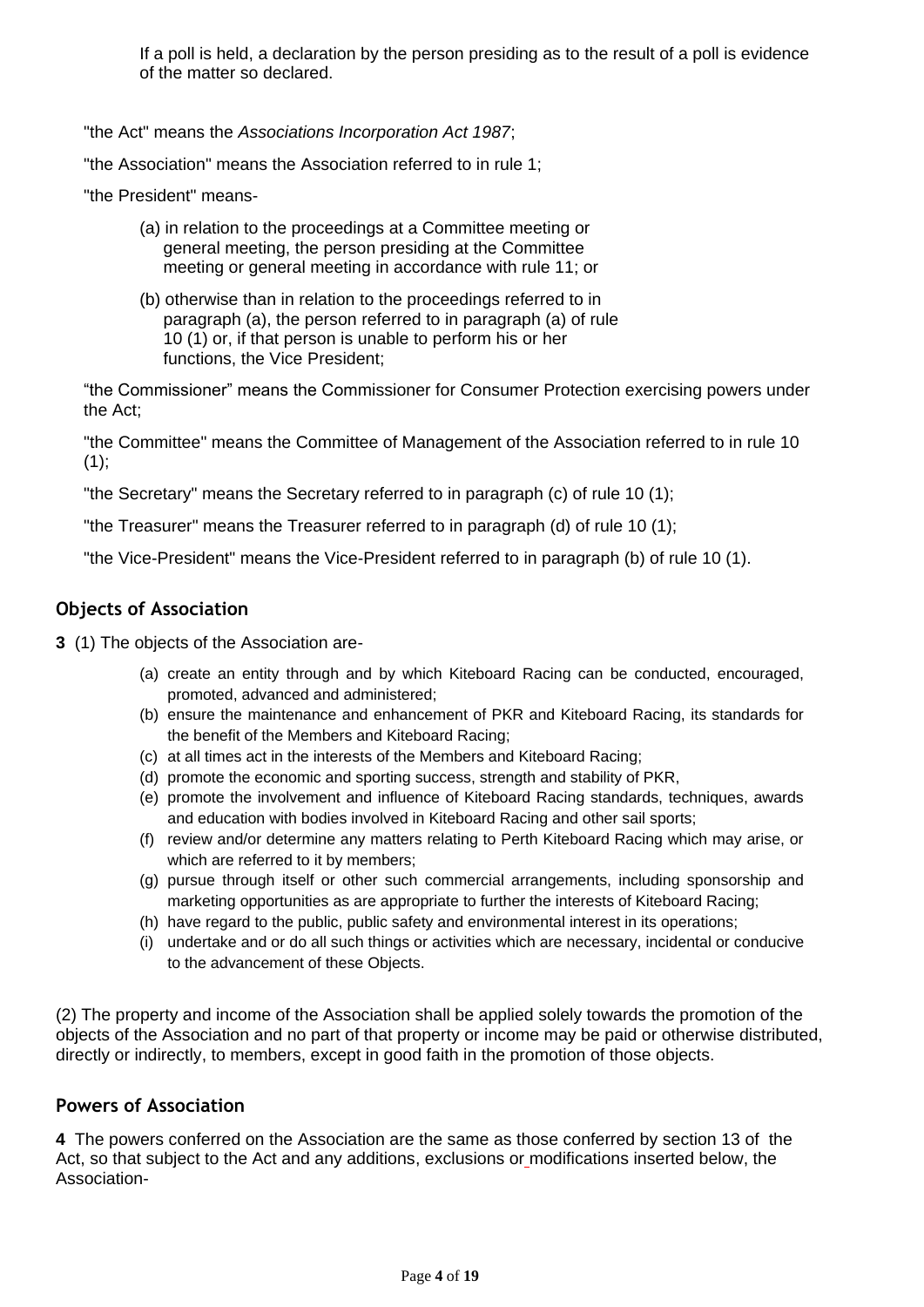may do all things necessary or convenient for carrying out its objects and purposes, and in particular, may -

- (a) acquire, hold, deal with, and dispose of any real or personal property;
- (b) open and operate bank accounts;
- (c) invest its money
	- (i) in any security in which trust monies may lawfully be invested; or
	- (ii) in any other manner authorised by the rules of the Association;
- (d) borrow money upon such terms and conditions as the Association thinks fit;
- (e) give such security for the discharge of liabilities incurred by the Association as the Association thinks fit;
- (f) appoint agents to transact any business of the Association on its behalf;
- (g) enter into any other contract it considers necessary or desirable; and
- (h) may act as trustee and accept and hold real and personal property upon trust, but does not have power to do any act or thing as a trustee that, if done otherwise than as a trustee, would contravene this Act or the rules of the Association.

#### <span id="page-4-0"></span>**Qualifications for membership of Association**

- **5** (1) Membership of the Association is open to-
	- (a) All kiteboarders
- (2) A person who wishes to become a member must-
	- (a) apply for membership to the Committee using the club website membership system-
		- (i) submitted by that person and
		- (ii) in such form as the Committee from time to time directs; and

(b) be recorded in the Register of Individual Members and the membership fee under clause 7.2 has been received by PKR

(3) The Committee members may consider each application made under sub-rule (2) at a Committee meeting and may at the Committee meeting or the next Committee meeting accept or reject that application.

(4) An applicant whose application for membership of the Association is rejected under sub-rule (3) must, if he or she wishes to appeal against that decision, give notice to the Secretary of his or her intention to do so within a period of 14 days from the date he or she is advised of the rejection.

(5) When notice is given under sub-rule (4), the Association in a general meeting no later than the next annual general meeting, must either confirm or set aside the decision of the Committee to reject the application, after having afforded the applicant who gave that notice a reasonable opportunity to be heard by, or to make representations in writing to, the Association in the general meeting.

#### <span id="page-4-1"></span>**Register of members of Association**

**6** (1) The Secretary, on behalf of the Association, must comply with section 27 of the Act by keeping and maintaining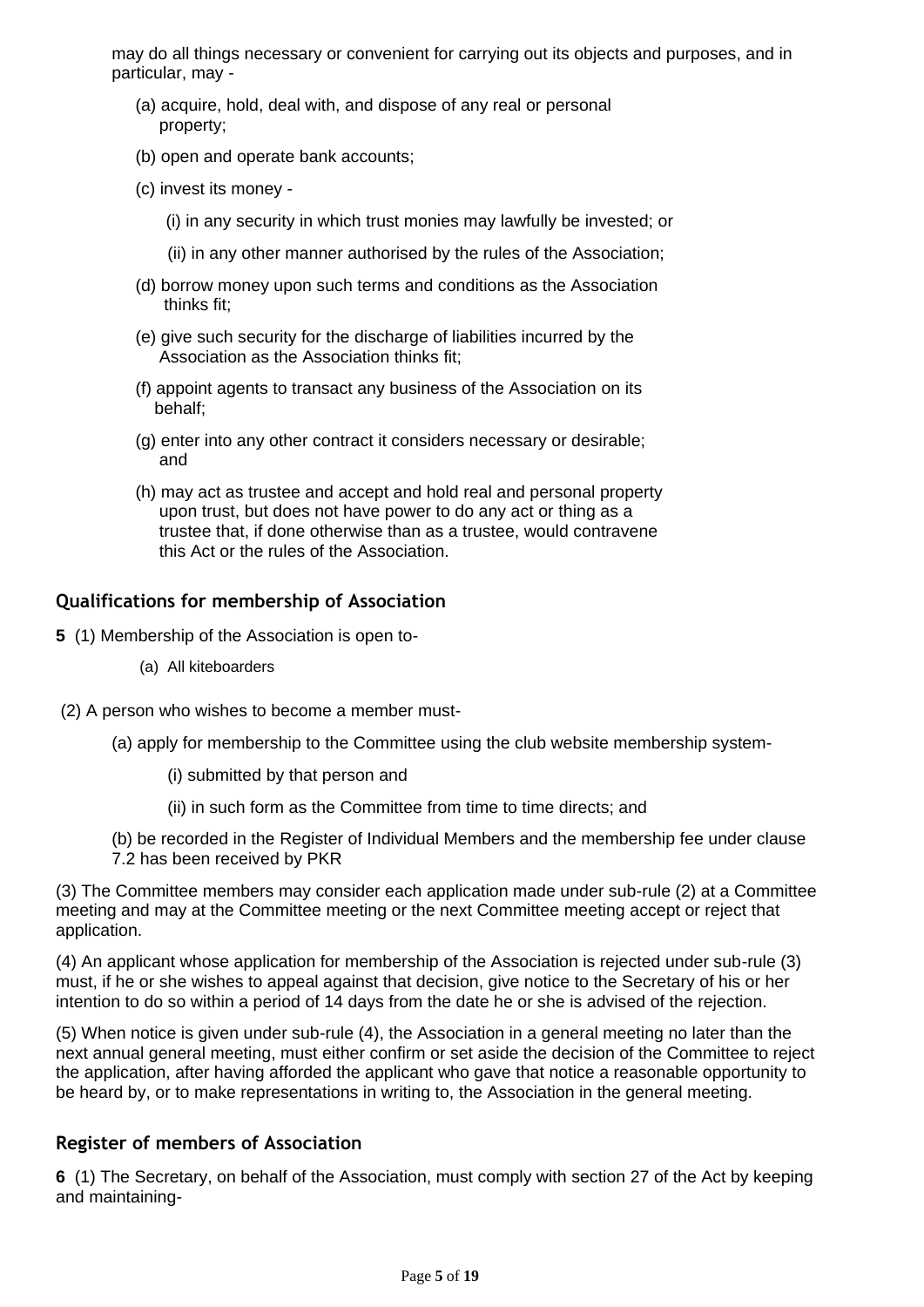in an up to date condition a register of the members of the Association and their postal or residential addresses and, upon the request of a member of the Association, shall make the register available for the inspection of the member and the member may make a copy of or take an extract from the register but shall have no right to remove the register for that purpose.

(2) The register must be so kept and maintained at the Secretary's place of residence, or at such other place as the members at a general meeting decide.

(3) The Secretary must cause the name of a person who dies or who ceases to be a member under rule 8 to be deleted from the register of members referred to in sub-rule (1).

#### <span id="page-5-0"></span>**Subscriptions of members of Association**

**7** (1) The Commitee may from time to time at a general meeting determine the amount of the subscription to be paid by each member.

(2) Each member must pay to the Treasurer, on or before such date as the Committee from time to time determines, the amount of the subscription determined under sub-rule (1).

(3) Subject to sub-rule (4), a member whose subscription is not paid within 1 months after the relevant date fixed by or under sub-rule (2) ceases on the expiry of that period to be a member, unless the Committee decides otherwise.

(4) A person exercises all the rights and obligations of a member for the purposes of these rules if his or her subscription is paid on or before the relevant date fixed by or under sub-rule (2), or such other time as the Committee allows.

(5) The President and/or Committee has power from time to time to create new categories of membership with such rights, privileges and obligations as are determined applicable even if the effect of creating a new category is to alter rights, privileges or obligations of an existing category of members.

#### <span id="page-5-1"></span>**Termination of membership of the Association**

**8** Membership of the Association may be terminated upon-

- (a) receipt by the Secretary or another Committee member of a notice in writing from a member of his or her resignation from the Association. Such person remains liable to pay to the Association the amount of any subscription due and payable by that person to the Association but unpaid at the date of termination; or
- (b) non-payment by a member of his or her subscription within one months of the date fixed by the Committee for subscriptions to be paid, unless the Committee decides otherwise in accordance with rule 7 (3); or
- (c) expulsion of a member in accordance with rule 9.

#### <span id="page-5-2"></span>**Suspension or expulsion of members of Association**

**9** (1) If the Committee considers that a member should be suspended or expelled from membership of the Association because his or her conduct is detrimental to the interests of the Association, the Committee must communicate, either orally or in writing, to the member-

- (a) notice of the proposed suspension or expulsion and of the time, date and place of the Committee meeting at which the question of that suspension or expulsion will be decided; and
- (b) particulars of that conduct,

not less than 30 days before the date of the Committee meeting referred to in paragraph (a).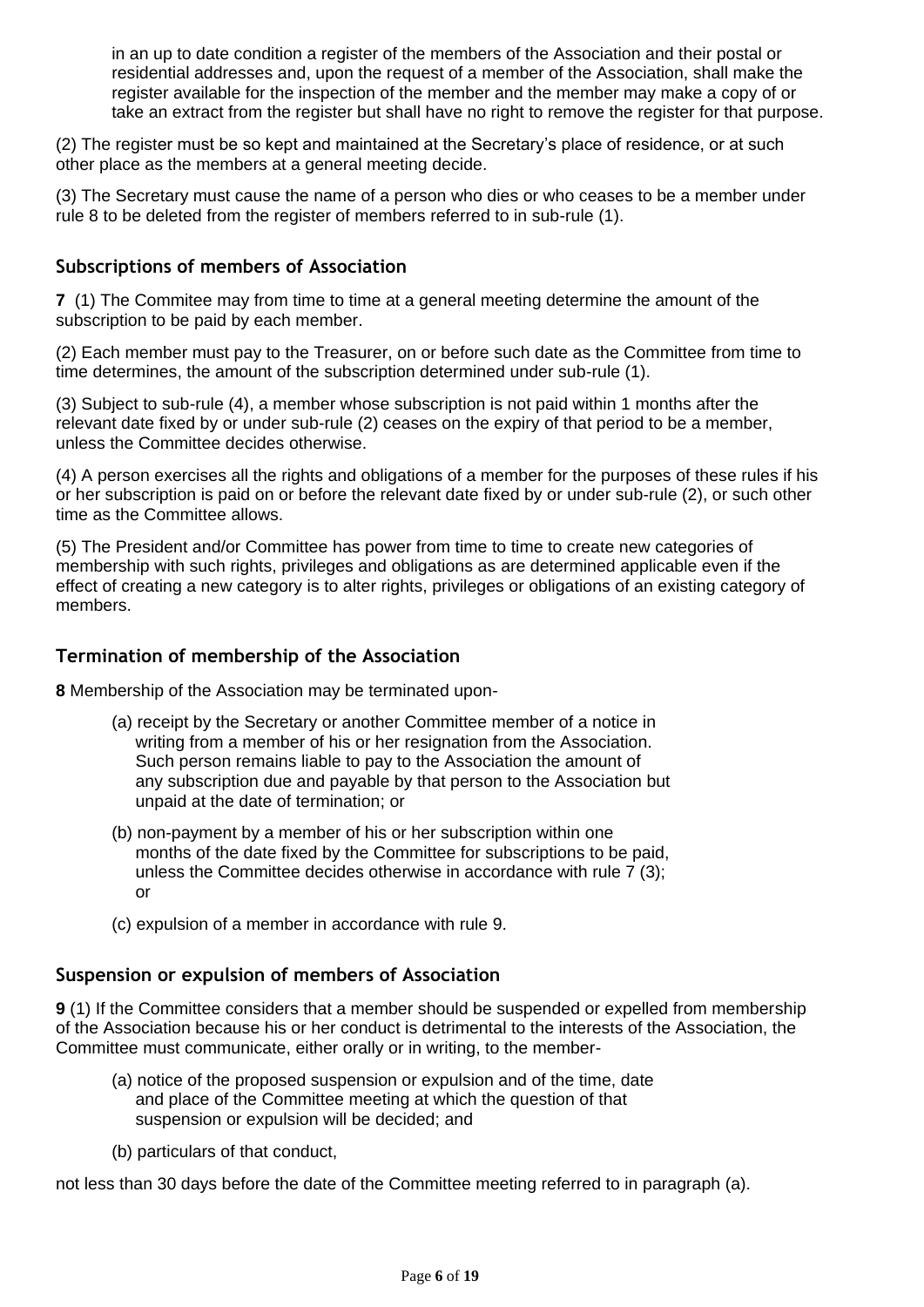(2) At the Committee meeting referred to in a notice communicated under sub-rule (1), the Committee may, having afforded the member concerned a reasonable opportunity to be heard by, or to make representations in writing to, the Committee, suspend or expel or decline to suspend or expel that member from membership of the Association and must, forthwith after deciding whether or not to suspend or expel that member, communicate that decision in writing to that member.

(3) Subject to sub-rule (5), a member has his or her membership suspended or ceases to be a member 14 days after the day on which the decision to suspend or expel a member is communicated to him or her under sub-rule (2).

(4) A member who is suspended or expelled under sub-rule (2) must, if he or she wishes to appeal against that suspension or expulsion, give notice to the Secretary of his or her intention to do so within the period of 14 days referred to in sub-rule (3).

(5) When notice is given under sub-rule (4)-

(a) the Association in a general meeting, must either confirm or set aside the decision of the Committee to suspend or expel the member, after having afforded the member who gave that notice a reasonable opportunity to be heard by, or to make representations in writing to, the Association in the general meeting; and

(b) the member who gave that notice is not suspended or does not cease to be a member unless and until the decision of the Committee to suspend or expel him or her is confirmed under this sub-rule.

#### <span id="page-6-0"></span>**Committee of Management**

**10** (1) Subject to sub-rule (9), the affairs of the Association will be managed exclusively by a Committee of Management consisting of-

- (a) a President;
- (b) a Vice-President;
- (c) a Secretary;
- (d) a Treasurer; and
- (e) not less than 2 other persons, all of whom must be members of the Association.

(2) Committee members must be elected to membership of the Committee at an annual general meeting or appointed under sub-rule (8).

(3) Subject to sub-rule (8), a Committee member's term will be from his or her election at an annual general meeting until the election referred to in sub-rule (2) at the next annual general meeting after his or her election, but he or she is eligible for re-election to membership of the Committee.

(4) Except for nominees under sub-rule (7), a person is not eligible for election to membership of the Committee unless a member has nominated him or her for election by delivering notice in writing of that nomination, signed by-

- (a) the nominator; and
- (b) the nominee to signify his or her willingness to stand for election,

to the Secretary not less than 7 days before the day on which the annual general meeting concerned is to be held.

(5) A person who is eligible for election or re-election under this rule may -

- (a) propose or second himself or herself for election or re-election; and
- (b) vote for himself or herself.

(6) If the number of persons nominated in accordance with sub-rule (4) for election to membership of the Committee does not exceed the number of vacancies in that membership to be filled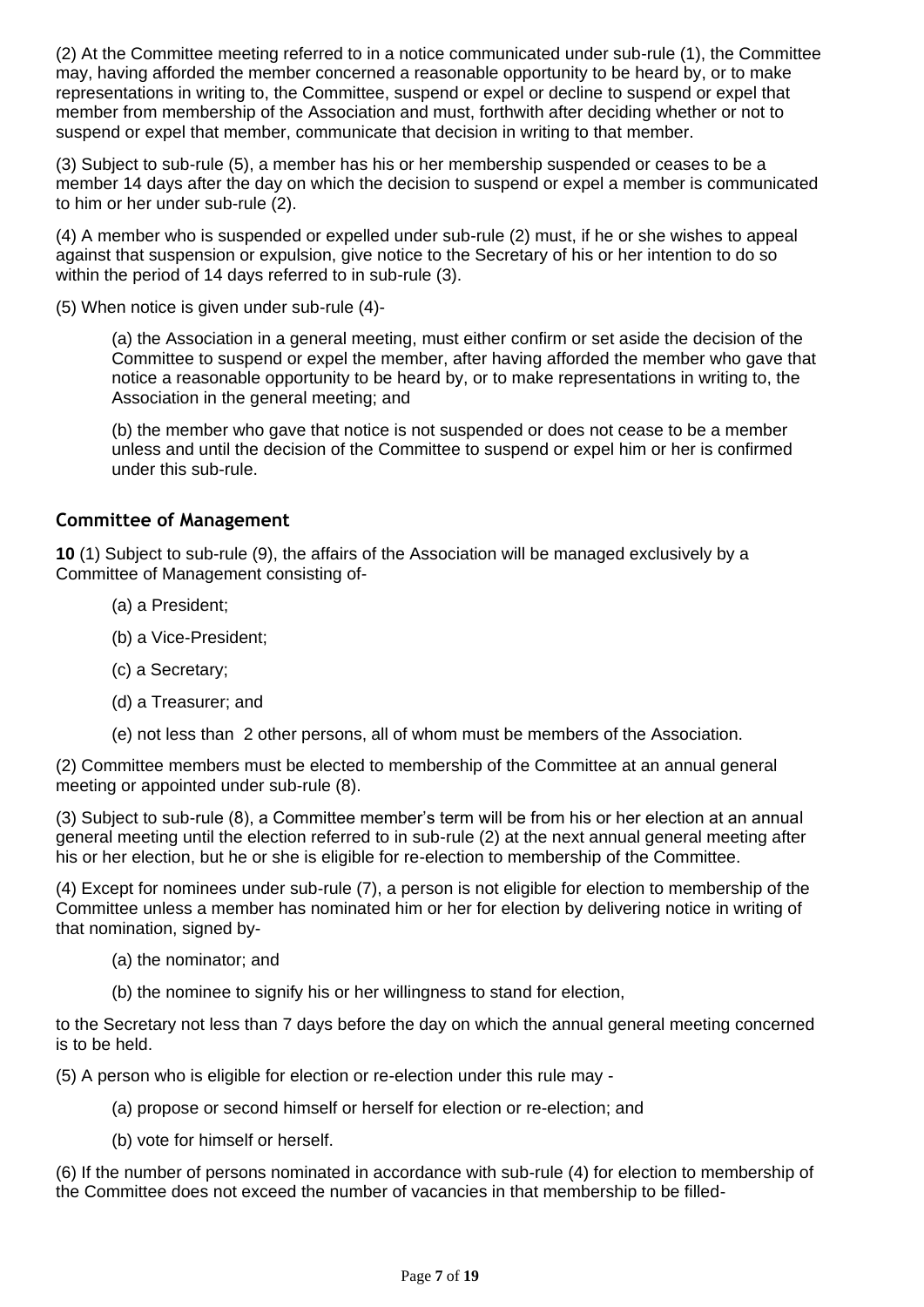(a) the Secretary must report accordingly to; and

(b) the President must declare those persons to be duly elected as members of the Committee at, the annual general meeting concerned.

(7) If vacancies remain on the Committee after the declaration under sub-rule (6), additional nominations of Committee members may be accepted from the floor of the annual general meeting. If such nominations from the floor do not exceed the number of vacancies the President must declare those persons to be duly elected as members of Committee. Where the number of nominations from the floor exceeds the remaining number of vacancies on the Committee, elections for those positions must be conducted.

(8) If a vacancy remains on the Committee after the application of sub-rule (7), or when a casual vacancy within the meaning of rule 14 occurs in the membership of the Committee-

- (a) the Committee may appoint a member to fill that vacancy; and
- (b) a member appointed under this sub-rule will
	- (i) hold office until the election referred to in sub-rule (2); and
	- (ii) be eligible for election to membership of the Committee,
	- at the next following annual general meeting.

(9) The Committee may delegate, in writing, to one to more sub-committees (consisting of such member or members of the association as the Committee thinks fit) the exercise of such functions of the Committee as are specified in the delegation other than-

- (a) the power of delegation; and
- (b) a function which is a duty imposed on the Committee by the Act or any other law.

(10) Any delegation under sub-rule (9) may be subject to such conditions and limitations as to the exercise of that function or as to time and circumstances as are specified in the written delegation and the Committee may continue to exercise any function delegated.

(11) The Committee may, in writing, revoke wholly or in part any delegation under sub-rule (9).

#### <span id="page-7-0"></span>**President and Vice-President**

**11** (1) Subject to this rule, the President must preside at all general meetings and Committee meetings.

(2) In the event of the absence from a general meeting of-

(a) the President, the Vice-President; or

(b) both the President and the Vice-President, a member elected by the other members present at the general meeting,

must preside at the general meeting.

(3) In the event of the absence from a Committee meeting of-

(a) the President, the Vice-President; or

(b) both the President and the Vice-President, a Committee member elected by the other Committee members present at the Committee meeting,

must preside at the Committee meeting.

#### <span id="page-7-1"></span>**Secretary**

**12** The Secretary must-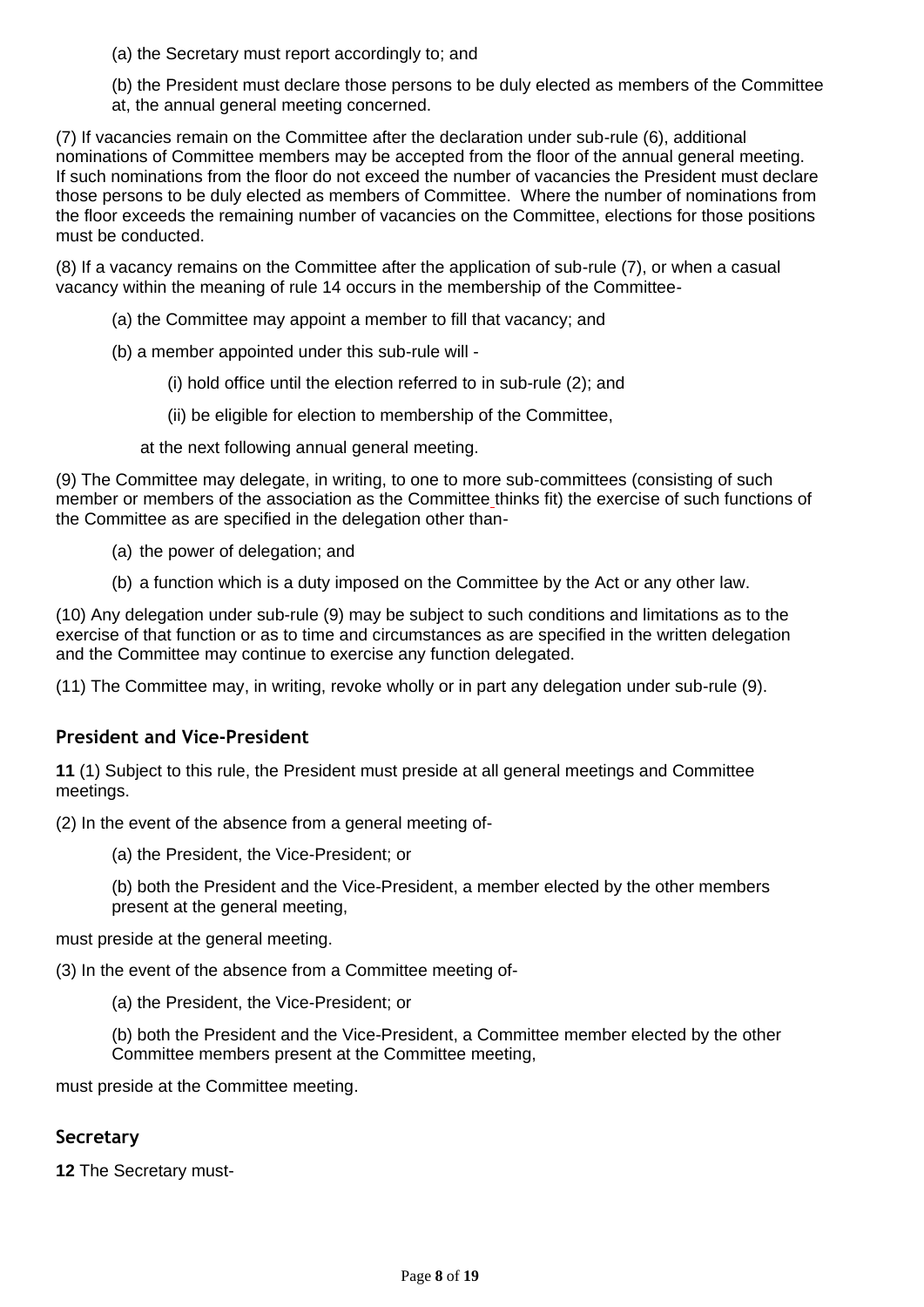- (a) co-ordinate the correspondence of the Association;
- (b) keep full and correct minutes of the proceedings of the Committee and of the Association;
- (c) comply on behalf of the Association with-

(i) section 27 of the Act with respect to the register of members of the Association, as referred to in rule 6;

(ii) section 28 of the Act by keeping and maintaining in an up to date condition the rules of the Association and, upon the request of a member of the Association, must make available those rules for the inspection of the member and the member may make a copy of or take an extract from the rules but will have no right to remove the rules for that purpose; and

(iii) section 29 of the Act by maintaining a record of -

(A) the names and residential or postal addresses of the persons who hold the offices of the Association provided for by these rules, including all offices held by the persons who constitute the Committee and persons who are authorised to use the common seal of the Association under rule 22; and

(B) the names and residential or postal addresses of any persons who are appointed or act as trustees on behalf of the Association,

and the Secretary must, upon the request of a member of the Association, make available the record for the inspection of the member and the member may make a copy of or take an extract from the record but will have no right to remove the record for that purpose;

(d) unless the members resolve otherwise at a general meeting, have custody of all books, documents, records and registers of the Association, including those referred to in paragraph (c) but other than those required by rule 13 to be kept and maintained by, or in the custody of, the Treasurer; and

(e) perform such other duties as are imposed by these rules on the Secretary.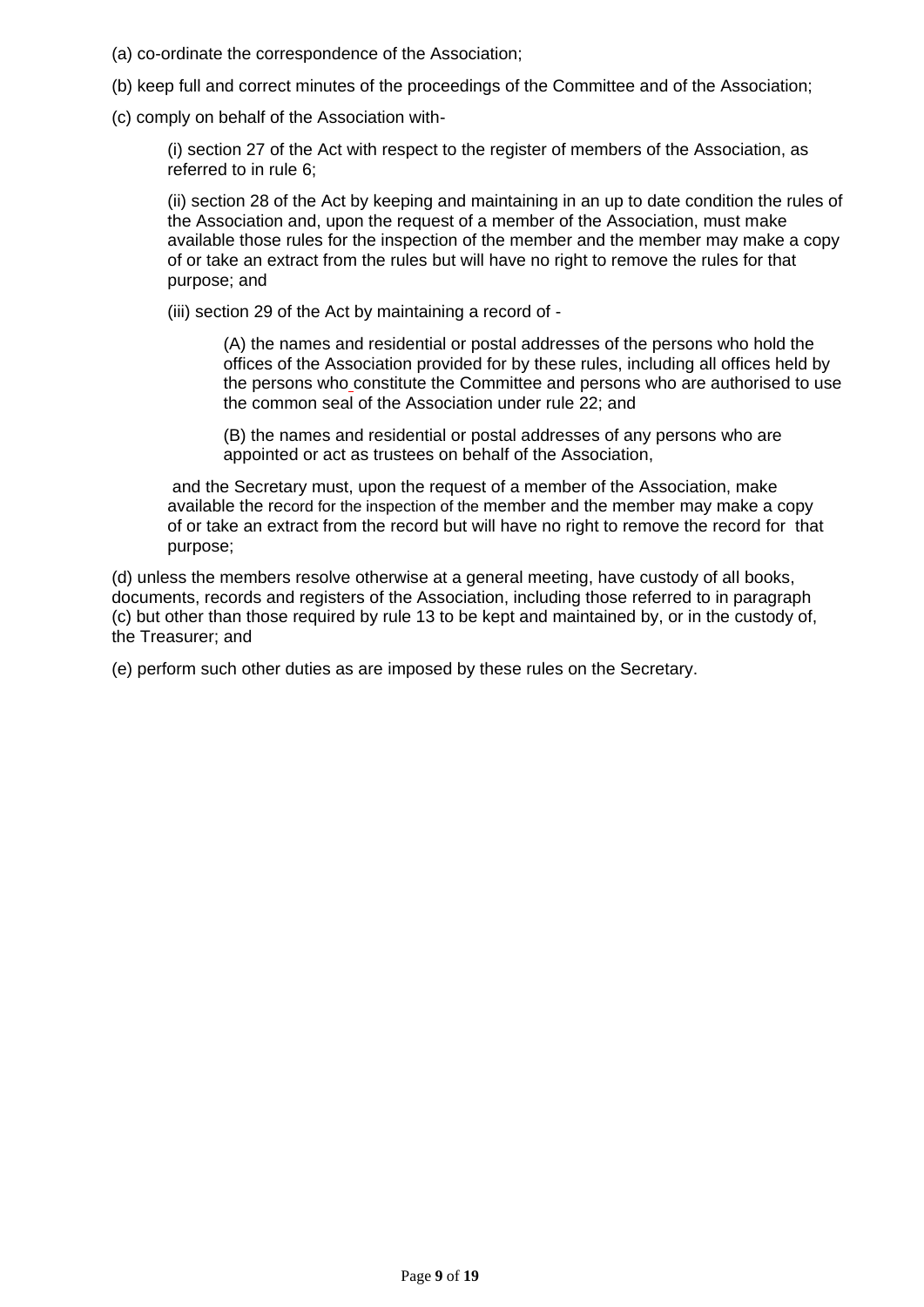#### <span id="page-9-0"></span>**Treasurer**

- **13** The Treasurer must-
	- (a) be responsible for the receipt of all moneys paid to or received by, or by him or her on behalf of, the Association and must issue receipts for those moneys in the name of the Association;
	- (b) pay all moneys referred to in paragraph (a) into such account or accounts of the Association as the Committee may from time to time direct;
	- (c) make payments from the funds of the Association with the authority of a general meeting or of the Committee and in so doing ensure that all cheques are signed by himself or herself and at least one other authorised Committee member, or by any two others as are authorised by the Committee;
	- (d) comply on behalf of the Association with sections 25 and 26 of the Act with respect to the accounting records of the Association by-

(i) keeping such accounting records as correctly record and explain the financial transactions and financial position of the Association;

(ii) keeping its accounting records in such manner as will enable true and fair accounts of the Association to be prepared from time to time;

(iii) keeping its accounting records in such manner as will enable true and fair accounts of the Association to be conveniently and properly audited; and

(iv) submitting to members at each annual general meeting of the Association accounts of the Association showing the financial position of the Association at the end of the immediately preceding financial year.

- (e) whenever directed to do so by the President, submit to the Committee a report, balance sheet or financial statement in accordance with that direction;
- (f) unless the members resolve otherwise at a general meeting, have custody of all securities, books and documents of a financial nature and accounting records of the Association, including those referred to in paragraphs (d) and (e); and
- (g) perform such other duties as are imposed by these rules on the Treasurer.

#### <span id="page-9-1"></span>**Casual vacancies in membership of Committee**

**14** A casual vacancy occurs in the office of a Committee member and that office becomes vacant if the Committee member-

(a) dies;

(b) resigns by notice in writing delivered to the President or, if the Committee member is the President, to the Vice-President and that resignation is accepted by resolution of the Committee;

- (c) is convicted of an offence under the Act;
- (d) is permanently incapacitated by mental or physical ill-health;
- (e) is absent from more than-

(i) 3 consecutive Committee meetings; or

(ii) 3 Committee meetings in the same financial year without tendering an apology to the person presiding at each of those Committee meetings;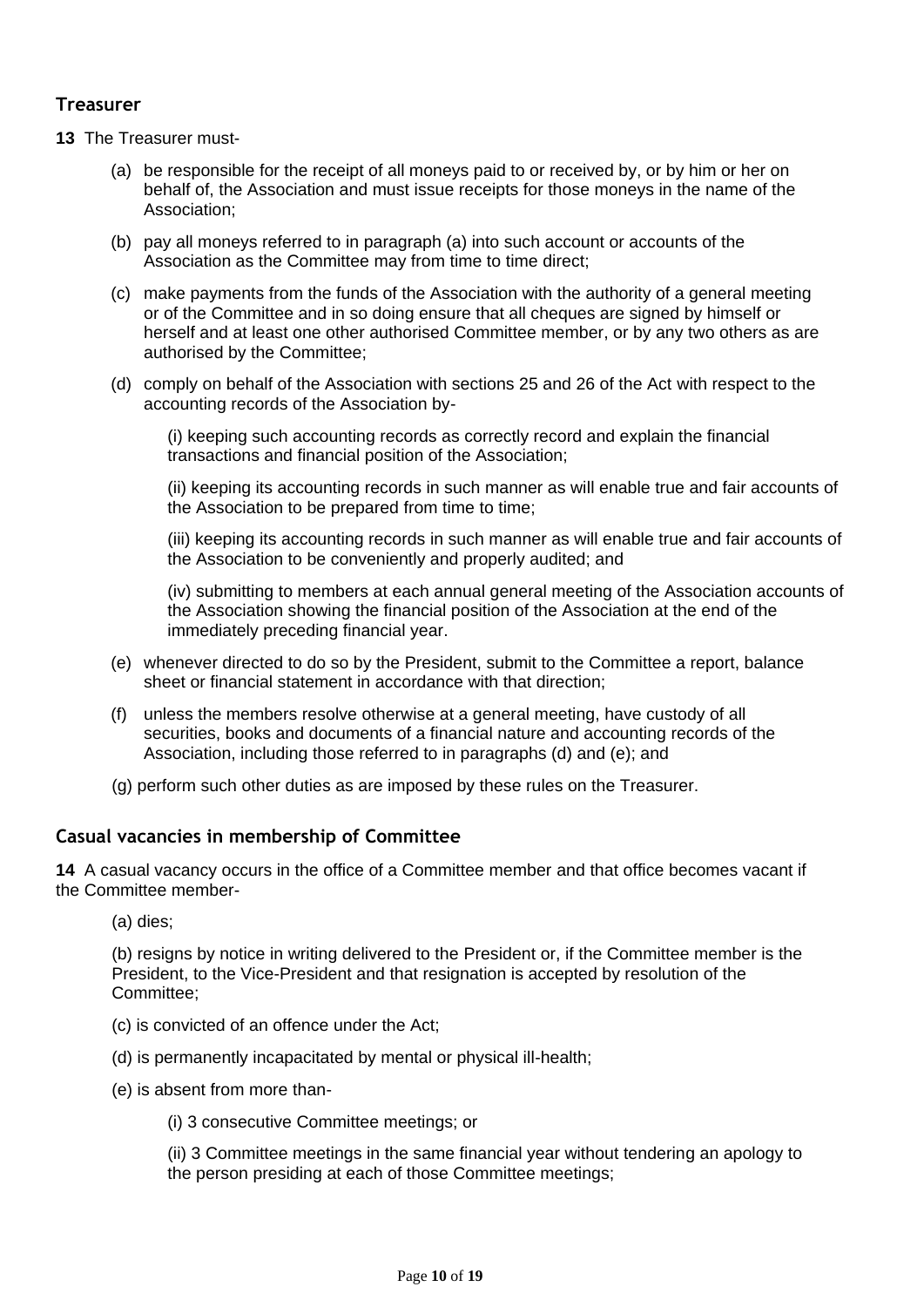of which meetings the member received notice, and the Committee has resolved to declare the office vacant;

(f) ceases to be a member of the Association; or

(g) is the subject of a resolution passed by a general meeting of members terminating his or her appointment as a Committee member.

#### <span id="page-10-0"></span>**Proceedings of Committee**

**15** (1) The Committee must meet together for the dispatch of business not less than once in each year and the President, or at least half the members of the Committee, may at any time convene a meeting of the Committee.

(2) Each Committee member has a deliberative vote.

(3) A question arising at a Committee meeting must be decided by a majority of votes, but, if there no majority, the person presiding at the Committee meeting will have a casting vote in addition to his or her deliberative vote.

(4) At a Committee meeting 4 Committee members constitute a quorum.

(5) Subject to these rules, the procedure and order of business to be followed at a Committee

meeting must be determined by the Committee members present at the Committee meeting.

(6) As required under sections 21 and 22 of the Act, a Committee member having any direct or indirect pecuniary interest in a contract, or proposed contract, made by, or in the contemplation of, the Committee (except if that pecuniary interest exists only by virtue of the fact that the member of the Committee is a member of a class of persons for whose benefit the Association is established), must-

- (a) as soon as he or she becomes aware of that interest, disclose the nature and extent of his or her interest to the Committee; and
- (b) not take part in any deliberations or decision of the Committee with respect to that contract.

(7) Sub-rule (6) (a) does not apply with respect to a pecuniary interest that exists only by virtue of the fact that the member of the Committee is an employee of the Association.

(8) The Secretary must cause every disclosure made under sub-rule (6) (a) by a member of the Committee to be recorded in the minutes of the meeting of the Committee at which it is made.

#### <span id="page-10-1"></span>**General meetings**

**16** (1) The Committee-

(a) may at any time convene a special general meeting;

(b) must convene annual general meetings within the time limits provided for the holding of such meetings by section 23 of the Act, that is, in every calendar year within 4 months after the end of the Association's financial year or such longer period as may in a particular case be allowed by the Commissioner, except for the first annual general meeting which may be held at any time within 18 months after incorporation; and

(c) must, within 30 days of-

(i) receiving a request in writing to do so from not less than 6 members, convene a special general meeting for the purpose specified in that request; or

(ii) the Secretary receiving a notice under rule 9 (4), convene a general meeting to deal with the appeal to which that notice relates.

(d) must, after receiving a notice under rule 5 (4), convene a general meeting, no later than the next annual general meeting, at which the appeal referred to in the notice will be dealt with. Failing that, the applicant is entitled to address the Association at that next annual general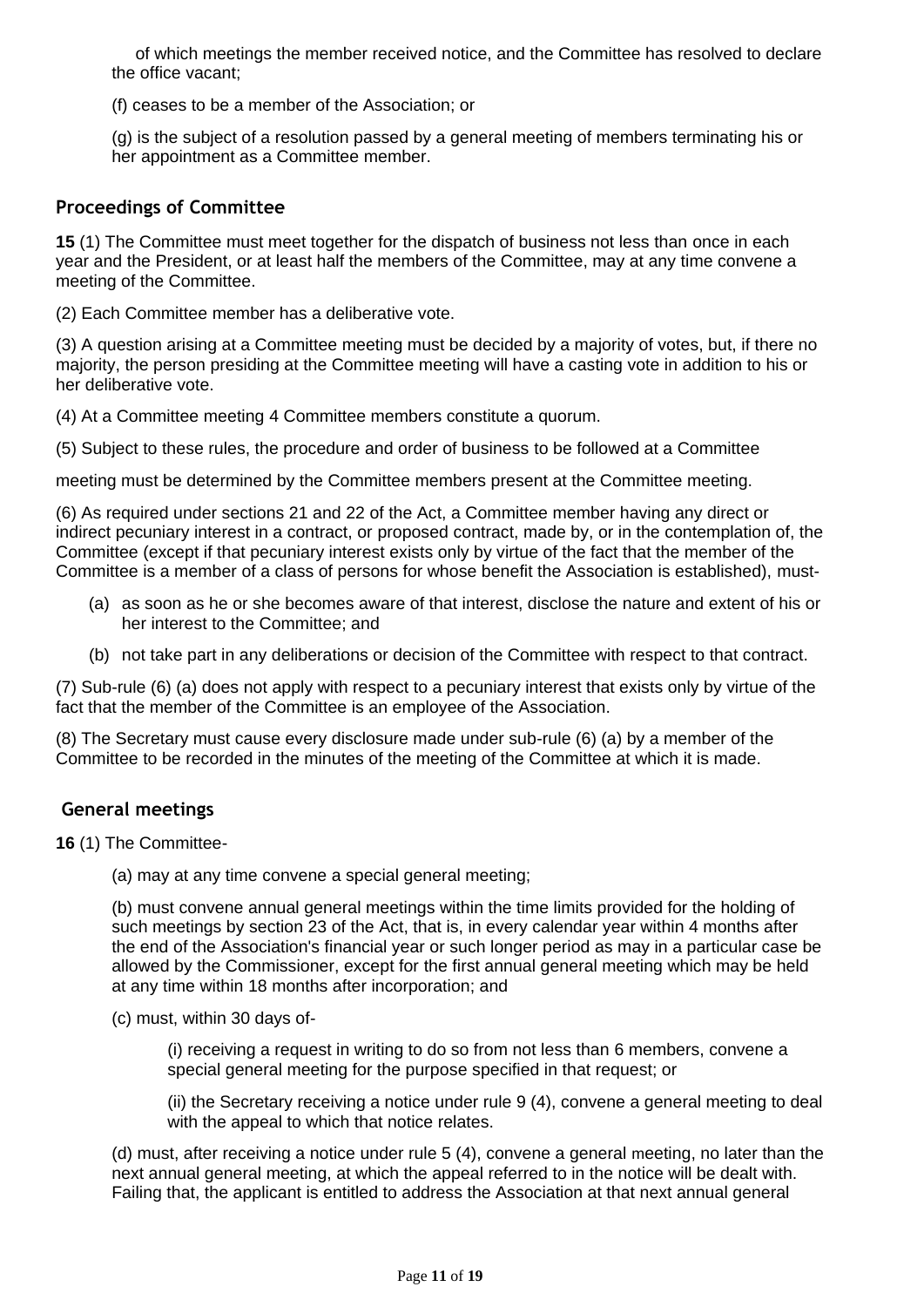meeting in relation to the Committee's rejection of his or her application and the Association at that meeting must confirm or set aside the decision of the Committee.

(2) The members making a request referred to in sub-rule (1) (c) (i) must-

(a) state in that request the purpose for which the special general meeting concerned is required; and

(b) sign that request.

(3) If a special general meeting is not convened within the relevant period of 30 days referred to-

(a) in sub-rule (1) (c) (i), the members who made the request concerned may themselves convene a special general meeting as if they were the Committee; or

(b) in sub-rule (1) (c) (ii), the member who gave the notice concerned may him or herself convene a special general meeting as if he or she were the Committee.

(4) When a special general meeting is convened under sub-rule (3) (a) or (b) the Association must pay the reasonable expenses of convening and holding the special general meeting.

(5) Subject to sub-rule (7), the Secretary must give to all members not less than 14 days notice of a special general meeting and that notice must specify-

(a) when and where the general meeting concerned is to be held; and

(b) particulars of the business to be transacted at the general meeting concerned and of the order in which that business is to be transacted.

(6) Subject to sub-rule (7), the Secretary must give to all members not less than 21 days notice of an annual general meeting and that notice must specify-

(a) when and where the annual general meeting is to be held;

(b) the particulars and order in which business is to be transacted, as follows-

(i) first, the consideration of the accounts and reports of the Committee;

(ii) second, the election of Committee members to replace outgoing Committee members; and

(iii) third, any other business requiring consideration by the Association at the general meeting.

(7) A special resolution may be moved either at a special general meeting or at an annual general meeting, however the Secretary must give to all members not less than 21 days notice of the meeting at which a special resolution is to be proposed. In addition to those matters specified in sub-rule (5) or (6), as relevant, the notice must also include the resolution to be proposed and the intention to propose the resolution as a special resolution.

(8) The Secretary must give a notice under sub-rule (5), (6) or (7) by-

(a) serving it on a member personally; or

(b) sending it by post to a member at the address of the member appearing in the register of members kept and maintained under rule 6.

(b) posting electronically.

(9) When a notice is sent by post under sub-rule (8) (b), sending of the notice will be deemed to be properly effected if the notice is sufficiently addressed and posted to the member concerned by ordinary prepaid mail.

#### <span id="page-11-0"></span>**Quorum and proceedings at general meetings**

**17** (1) At a general meeting 4 members present in person constitute a quorum.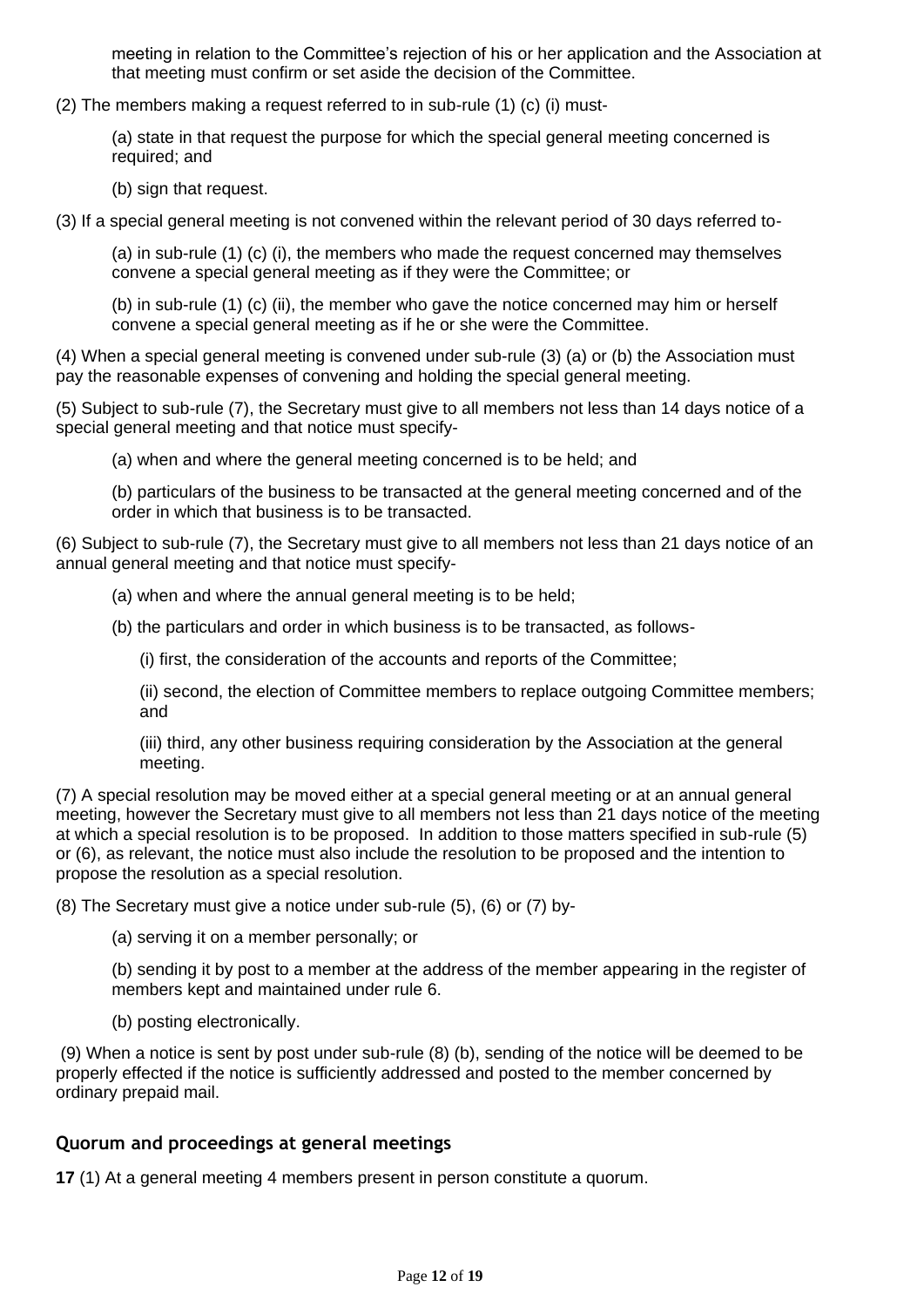(2) If within 30 minutes after the time specified for the holding of a general meeting in a notice given under rule 16 (5) or (6)-

(a) as a result of a request or notice referred to in rule 16 (1) (c) or as a result of action taken under rule 16 (3) a quorum is not present, the general meeting lapses; or

(b) otherwise than as a result of a request, notice or action referred to in paragraph (a), the general meeting stands adjourned to the same time on the same day in the following week and to the same venue.

(3) If within 30 minutes of the time appointed by sub-rule (2) (b) for the resumption of an adjourned general meeting a quorum is not present, the members who are present in person or by proxy may nevertheless proceed with the business of that general meeting as if a quorum were present.

(4) The President may, with the consent of a general meeting at which a quorum is present, and must, if so directed by such a general meeting, adjourn that general meeting from time to time and from place to place.

(5) There must not be transacted at an adjourned general meeting any business other than business left unfinished or on the agenda at the time when the general meeting was adjourned.

(6) When a general meeting is adjourned for a period of 30 days or more, the Secretary must give notice under rule 16 of the adjourned general meeting as if that general meeting were a fresh general meeting.

(7) At a general meeting-

(a) an ordinary resolution put to the vote will be decided by a majority of votes cast on a show of hands, subject to sub-rule (9); and

(b) a special resolution put to the vote will be decided in accordance with section 24 of the Act as defined in rule 2, and, if a poll is demanded, in accordance with sub-rules (9) and (11).

(8) A declaration by the President of a general meeting that a resolution has been passed as an ordinary resolution at the meeting will be evidence of that fact unless, during the general meeting at which the resolution is submitted, a poll is demanded in accordance with sub-rule (9).

(9) At a general meeting, a poll may be demanded by the President or by three or more members present in person or by proxy and, if so demanded, must be taken in such manner as the President directs.

(10) If a poll is demanded and taken under sub-rule (9) in respect of an ordinary resolution, a declaration by the President of the result of the poll is evidence of the matter so declared.

(11) A poll demanded under sub-rule (9) must be taken immediately on that demand being made.

#### <span id="page-12-0"></span>**Minutes of meetings of Association**

**18** (1) The Secretary must cause proper minutes of all proceedings of all general meetings and Committee meetings to be taken and then to be entered within 30 days after the holding of each general meeting or Committee meeting, as the case requires, in a minute book kept for that purpose.

(2) The President must ensure that the minutes taken of a general meeting or Committee meeting under sub-rule (1) are checked and signed as correct by the President of the general meeting or Committee meeting to which those minutes relate or by the President of the next succeeding general meeting or Committee meeting, as the case requires.

(3) When minutes have been entered and signed as correct under this rule, they are, until the contrary is proved, evidence that-

(a) the general meeting or Committee meeting to which they relate (in this sub-rule called "the meeting") was duly convened and held;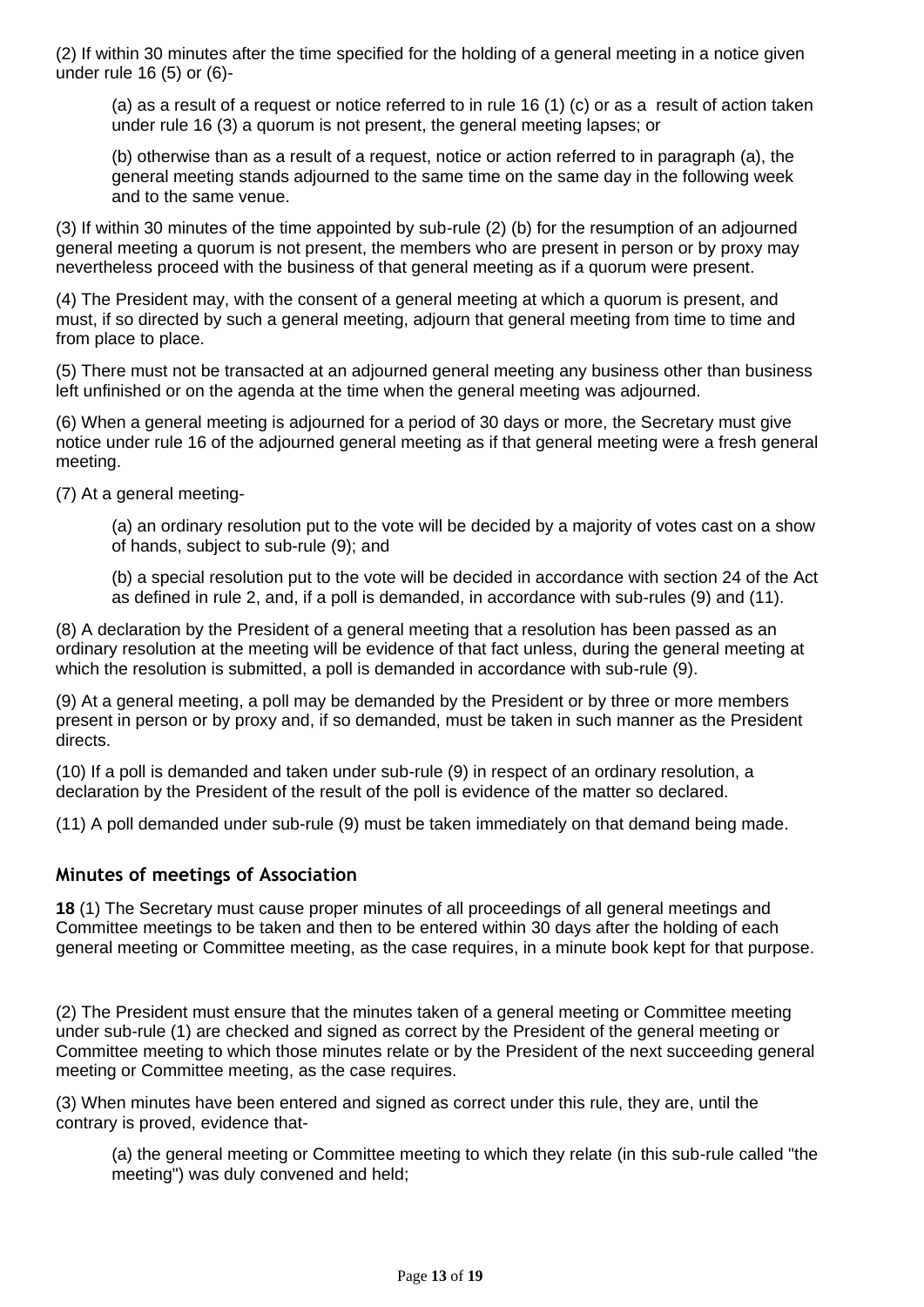(b) all proceedings recorded as having taken place at the meeting did in fact take place at the meeting; and

(c) all appointments or elections purporting to have been made at the meeting have been validly made.

#### <span id="page-13-0"></span>**Voting rights of members of Association**

**19** (1) Subject to these rules, each member present in person or by proxy at a general meeting is entitled to a deliberative vote.

(2) A member which is a body corporate may appoint in writing a natural person, whether or not he or she is a member, to represent it at a particular general meeting or at all general meetings.

(3) An appointment made under sub-rule (2) must be made by a resolution of the board or other governing body of the body corporate concerned-

- (a) which resolution is authenticated under the common seal of that body corporate; and
- (b) a copy of which resolution is lodged with the Secretary.

(4) A person appointed under sub-rule (2) to represent a member which is a body corporate is deemed for all purposes to be a member until that appointment is revoked by the body corporate or, in the case of an appointment in respect of a particular general meeting, which appointment is not so revoked, the conclusion of that general meeting.

#### <span id="page-13-1"></span>**Proxies of members of Association**

**20** A member (in this rule called "the appointing member") may appoint in writing another member who is a natural person to be the proxy of the appointing member and to attend, and vote on behalf of the appointing member at, any general meeting.

#### <span id="page-13-2"></span>**Rules of Association**

**21** (1) The Association may alter or rescind these rules, or make rules additional to these rules, in accordance with the procedure set out in sections 17, 18 and 19 of the Act, which is as follows-

- (a) Subject to sub-rule (1) (d) and (1) (e), the Association may alter its rules by special resolution but not otherwise;
- (b) Within one month of the passing of a special resolution altering its rules, or such further time as the Commissioner may in a particular case allow (on written application by the Association), the Association must lodge with the Commissioner notice of the special resolution setting out particulars of the alteration together with a certificate given by a member of the Committee certifying that the resolution was duly passed as a special resolution and that the rules of the Association as so altered conform to the requirements of this Act;
- (c) An alteration of the rules of the Association does not take effect until sub-rule (1) (b) is complied with;
- (d) An alteration of the rules of the Association having effect to change the name of the association does not take effect until sub-rules (1) (a) to (1) (c) are complied with and the approval of the Commissioner is given to the change of name;
- (e) An alteration of the rules of the Association having effect to alter the objects or purposes of the association does not take effect until sub-rules (1) (a) to (1) (c) are complied with and the approval of the Commissioner is given to the alteration of the objects or purposes.

(2) These rules bind every member and the Association to the same extent as if every member and the Association had signed and sealed these rules and agreed to be bound by all their provisions.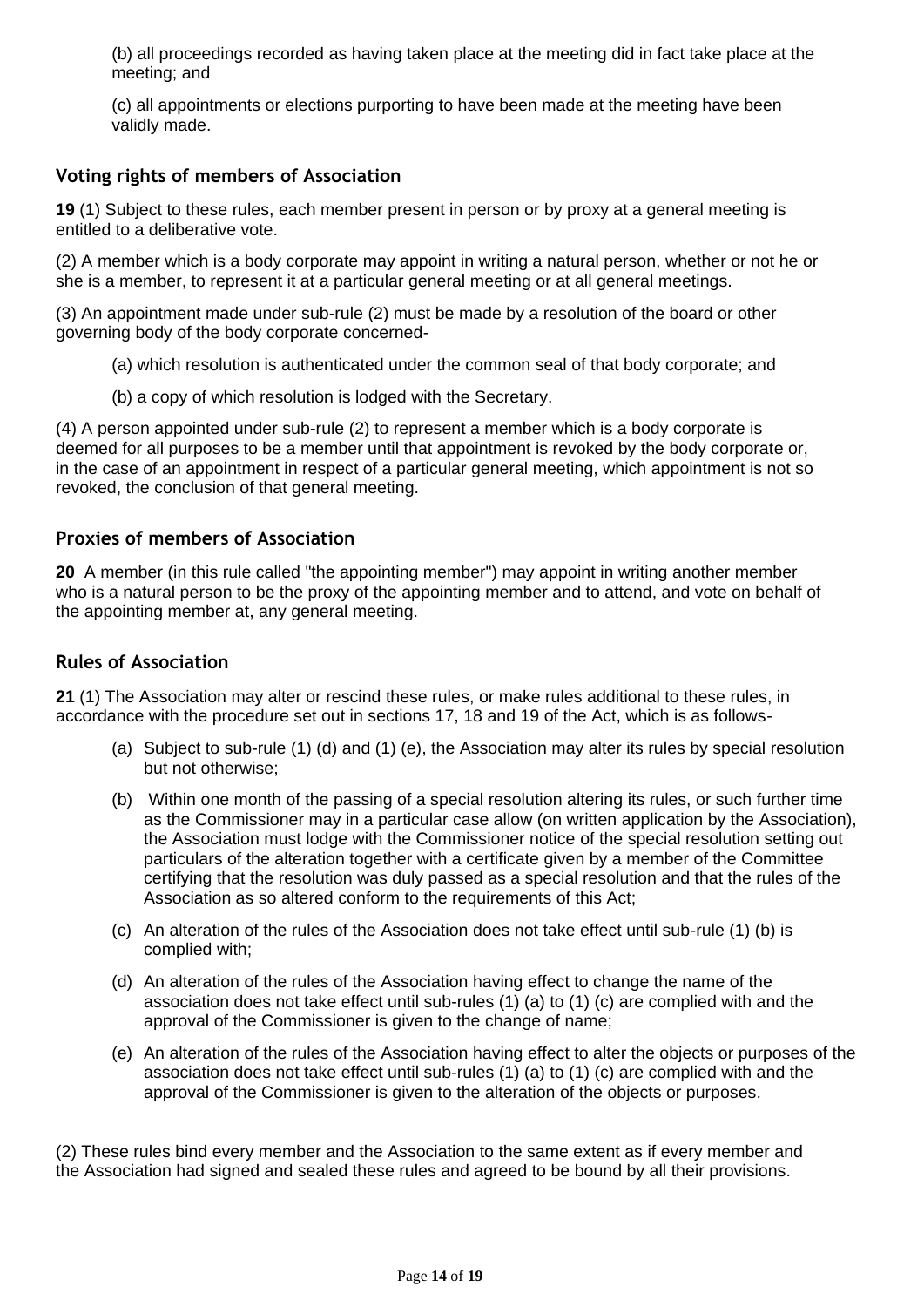#### <span id="page-14-0"></span>**Common seal of Association**

**22** (1) The Association must have a common seal on which its corporate name appears in legible characters.

(2) The common seal of the Association must not be used without the express authority of the Committee and every use of that common seal must be recorded in the minute book referred to in rule 18.

(3) The affixing of the common seal of the Association must be witnessed by any two of the President, the Secretary and the Treasurer.

(4) The common seal of the Association must be kept in the custody of the Secretary or of such other person as the Committee from time to time decides.

#### <span id="page-14-1"></span>**Inspection of records, etc. of Association**

**23** A member may at any reasonable time inspect without charge the books, documents, records and securities of the Association.

#### <span id="page-14-2"></span>**Disputes and mediation**

**24** (1) The grievance procedure set out in this rule applies to disputes under these rules between-

- (a) a member and another member; or
- (b) a member and the Association; or
- (c) if the Association provides services to non-members, those non-members who receive services from the Association, and the Association.

(2) The parties to the dispute must meet and discuss the matter in dispute, and, if possible, resolve the dispute within 14 days after the dispute comes to the attention of all of the parties.

(3) If the parties are unable to resolve the dispute at the meeting, or if a party fails to attend that meeting, then the parties must, within 10 days, hold a meeting in the presence of a mediator.

- (4) The mediator must be-
	- (a) a person chosen by agreement between the parties; or
	- (b) in the absence of agreement-

(i) in the case of a dispute between a member and another member, a person appointed by the Committee of the Association;

(ii) in the case of a dispute between a member or relevant non-member (as defined by sub-rule (1) (c)) and the Association, a person who is a mediator appointed to, or employed with, a not for profit organisation.

- (5) A member of the Association can be a mediator.
- (6) The mediator cannot be a member who is a party to the dispute.
- (7) The parties to the dispute must, in good faith, attempt to settle the dispute by mediation.
- (8) The mediator, in conducting the mediation, must-
	- (a) give the parties to the mediation process every opportunity to be heard;
	- (b) allow due consideration by all parties of any written statement submitted by any party; and
	- (c) ensure that natural justice is accorded to the parties to the dispute throughout the mediation process.
- (9) The mediator must not determine the dispute.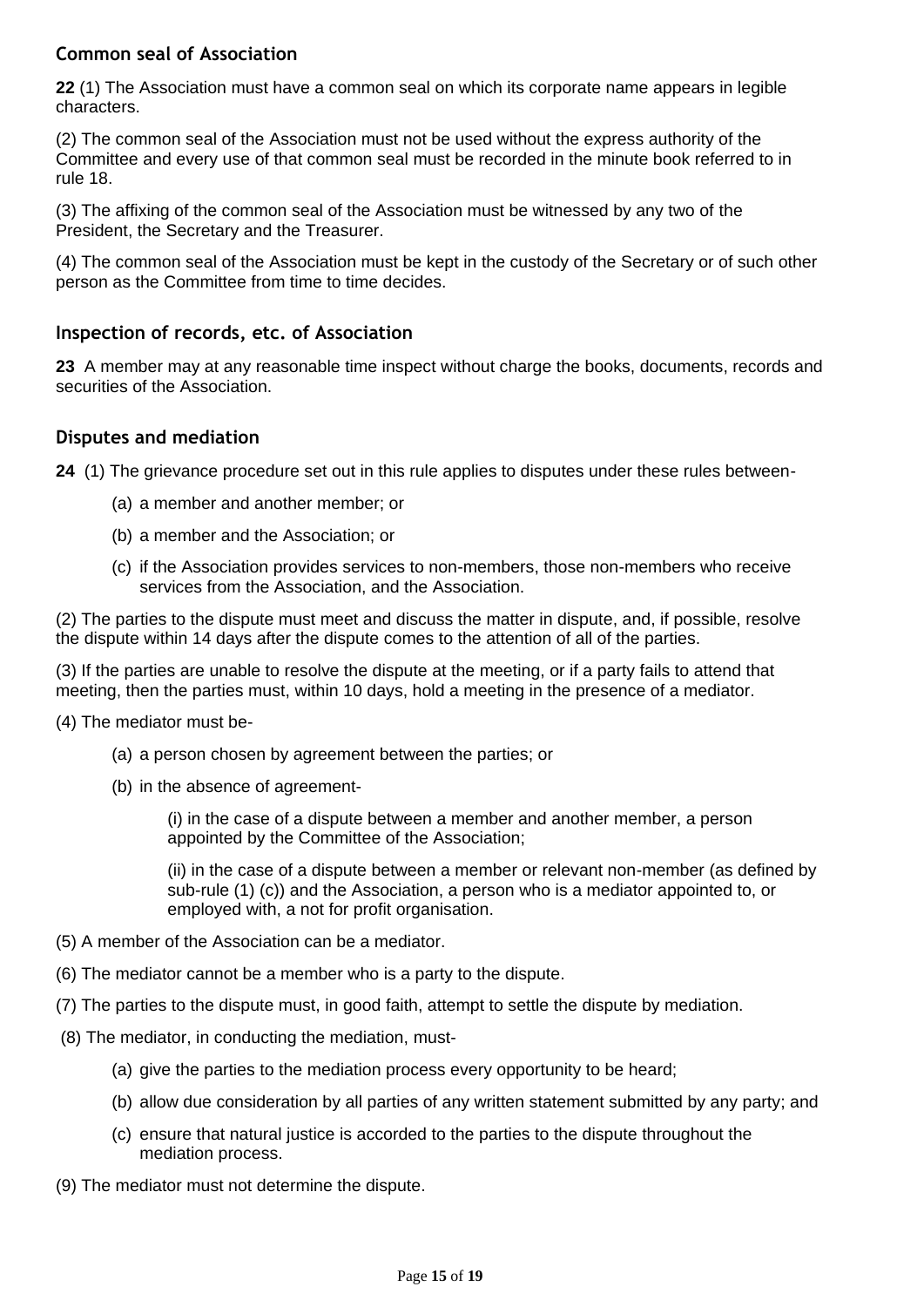(10) The mediation must be confidential and without prejudice.

(11) If the mediation process does not result in the dispute being resolved, the parties may seek to resolve the dispute in accordance with the Act or otherwise at law.

#### <span id="page-15-0"></span>**Distribution of surplus property on winding up of Association**

**25** If upon the winding up or dissolution of the Association there remains after satisfaction of all its debts and liabilities any property whatsoever, the same must not be paid to or distributed among the members, or former members. The surplus property must be given or transferred to another association incorporated under the Act which has similar objects and which is not carried out for the purposes of profit or gain to its individual members, and which association shall be determined by resolution of the members.

#### <span id="page-15-1"></span>**LIABILITY OF MEMBERS**

**26** The liability of the Members of PKR is limited.

#### <span id="page-15-2"></span>**MEMBERS' CONTRIBUTIONS**

**27** Every Member undertakes to contribute to the assets of PKR in the event of it being wound up while a Member, or within one year after ceasing to be a Member for payment of the debts and liabilities of PKR contracted before the time at which it ceases to be a Member, and the costs, charges and expenses of winding up and for an adjustment of the rights of contributors among themselves, such amount as may be required not exceeding one dollar (\$1.00).

#### <span id="page-15-3"></span>**EXISTING DIRECTORS**

28 The President and Committee Members of PKR at the time of adoption of this Constitution shall continue in those positions until the next Annual General Meeting following that adoption.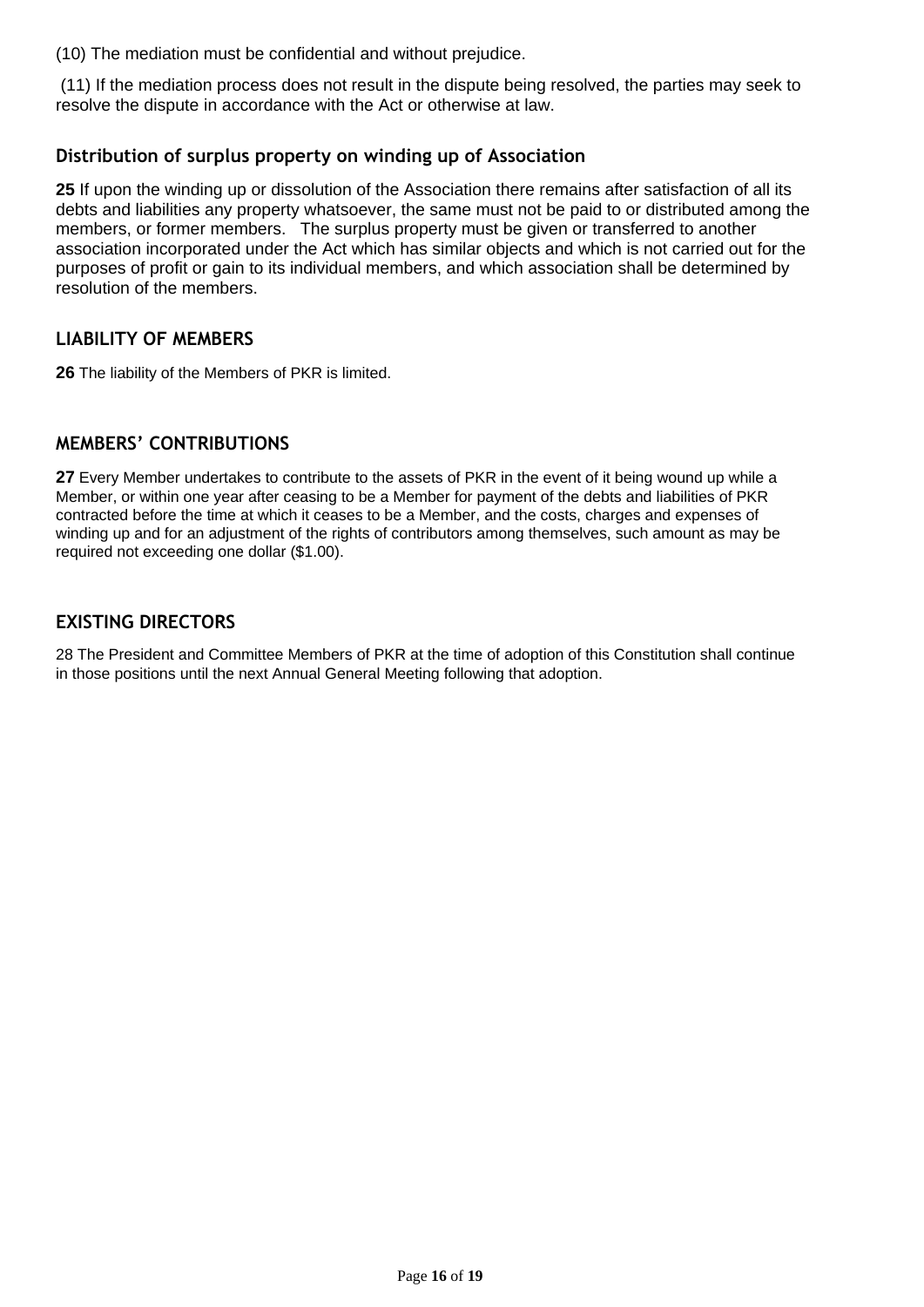#### **APPOINTMENT OF CORPORATE MEMBER REPRESENTATIVE – model rule 19**

| (Insert name of CORPORATE MEMBER of incorporated association)                                                                                                                                                                                                               |                                         |
|-----------------------------------------------------------------------------------------------------------------------------------------------------------------------------------------------------------------------------------------------------------------------------|-----------------------------------------|
|                                                                                                                                                                                                                                                                             | , it RESOLVED that                      |
| (Insert date of meeting)                                                                                                                                                                                                                                                    |                                         |
| (Insert name of REPRESENTATIVE of the above corporate member)                                                                                                                                                                                                               |                                         |
| represent it at:                                                                                                                                                                                                                                                            |                                         |
| (Tick $\blacksquare$ only <b>ONE</b> of the following)                                                                                                                                                                                                                      |                                         |
|                                                                                                                                                                                                                                                                             | (Insert relevant date/s)                |
| 0R                                                                                                                                                                                                                                                                          |                                         |
| all general meetings                                                                                                                                                                                                                                                        |                                         |
| of the contract of the contract of the contract of the contract of the contract of the contract of the contract of the contract of the contract of the contract of the contract of the contract of the contract of the contrac<br>(Insert name of INCORPORATED ASSOCIATION) |                                         |
| WITNESSED/AUTHORISED BY:<br>(if required under the CORPORATE MEMBER'S rules)                                                                                                                                                                                                |                                         |
| SIGNATURE:                                                                                                                                                                                                                                                                  |                                         |
| NAME:                                                                                                                                                                                                                                                                       |                                         |
| POSITION:                                                                                                                                                                                                                                                                   |                                         |
| DATE:                                                                                                                                                                                                                                                                       |                                         |
| SIGNATURE:                                                                                                                                                                                                                                                                  |                                         |
| NAME:                                                                                                                                                                                                                                                                       |                                         |
| POSITION:                                                                                                                                                                                                                                                                   |                                         |
| DATE:                                                                                                                                                                                                                                                                       | (Insert CORPORATE MEMBER'S common seal) |

The corporate member acknowledges that according to rule 19(4) of the Association a person appointed to represent a member which is a body corporate is deemed for all purposes to be a member until that appointment is revoked by the body corporate or, in the case of an appointment in respect of a particular general meeting, which appointment is not so revoked, the conclusion of that general meeting.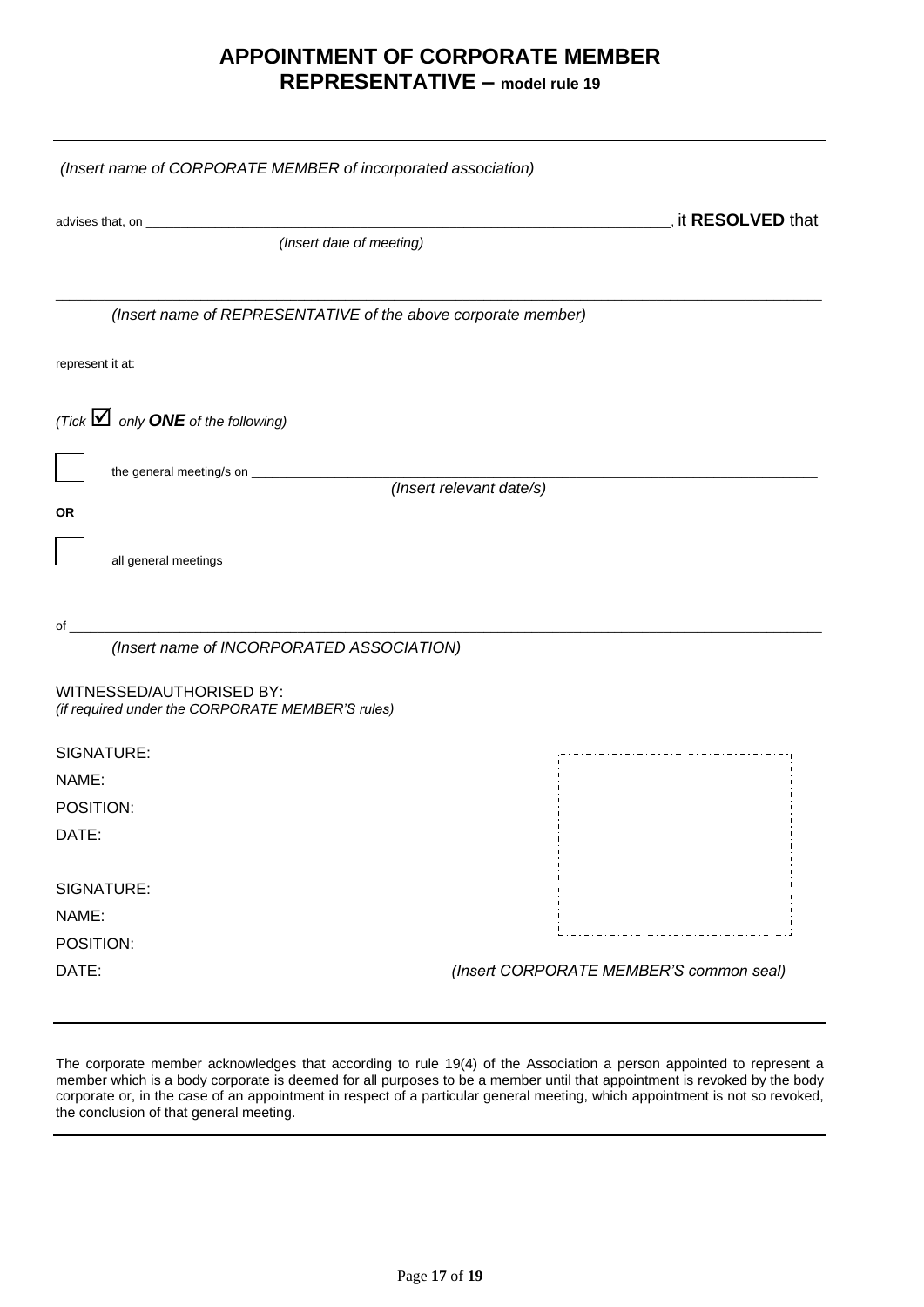## **APPOINTMENT OF PROXY**

Model rule 20

| $\mathbf{I}_{\mathbf{A}}$                                                                      |  |  |  |  |
|------------------------------------------------------------------------------------------------|--|--|--|--|
| (Insert MEMBER'S name)                                                                         |  |  |  |  |
|                                                                                                |  |  |  |  |
|                                                                                                |  |  |  |  |
| (Insert MEMBER'S address)                                                                      |  |  |  |  |
| being a member of_<br><u> 1989 - Johann John Stein, mars an deus Amerikaansk kommunister (</u> |  |  |  |  |
| (Insert name of INCORPORATED ASSOCIATION)                                                      |  |  |  |  |
|                                                                                                |  |  |  |  |
| <b>APPOINT</b>                                                                                 |  |  |  |  |
|                                                                                                |  |  |  |  |
| (Insert PROXY'S name)                                                                          |  |  |  |  |
| who also is a member of the Association, as my proxy.                                          |  |  |  |  |
|                                                                                                |  |  |  |  |
| My proxy is authorised to vote on my behalf: (Tick $\Box$ only ONE of the following)           |  |  |  |  |
|                                                                                                |  |  |  |  |
| at the general meeting/s (and any adjournments of the meeting/s) on:                           |  |  |  |  |
|                                                                                                |  |  |  |  |
| (Insert relevant date/s)                                                                       |  |  |  |  |
| <b>OR</b>                                                                                      |  |  |  |  |
| in relation to the following resolutions and/or nominations                                    |  |  |  |  |
| <b>Against:</b><br>In favour:                                                                  |  |  |  |  |
|                                                                                                |  |  |  |  |
|                                                                                                |  |  |  |  |
|                                                                                                |  |  |  |  |
| (Insert resolution Nos, brief description or<br>(Insert resolution Nos. brief description or   |  |  |  |  |
| nominees' name/s)<br>nominees' name/s)                                                         |  |  |  |  |
|                                                                                                |  |  |  |  |
| Signature:<br>(of Member appointing Proxy)                                                     |  |  |  |  |
|                                                                                                |  |  |  |  |